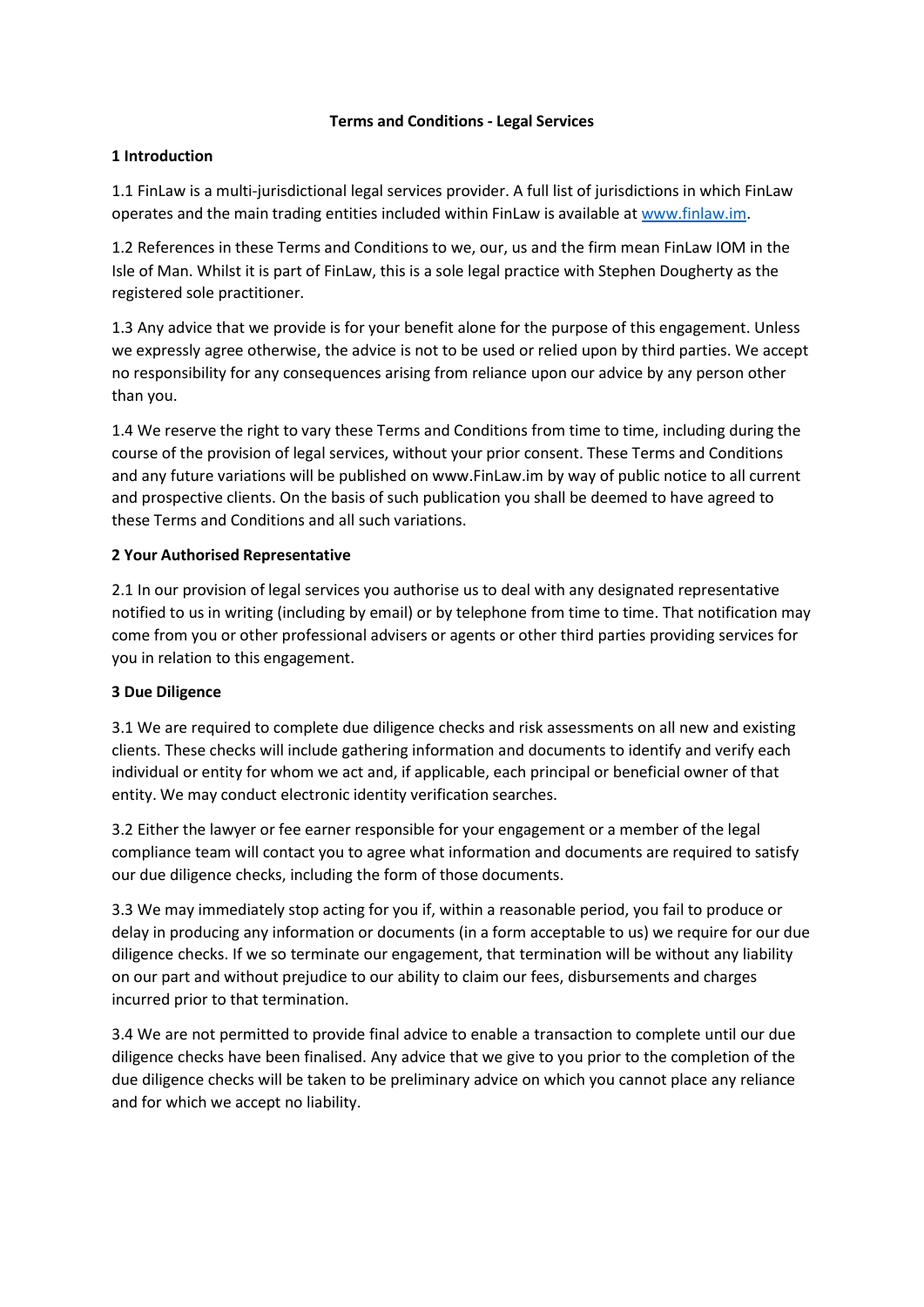#### **4 Fees**

4.1 Unless agreed otherwise, our fees are based on time spent by our lawyers and other fee earners. However, we are entitled to take into account, when assessing rates and bills generally, other factors including the importance, urgency, novelty and complexity of the matter, the values involved, the number and length of any documents involved, any special skills required and the firm's experience, expertise and precedents. We are always willing to discuss with you a fair and reasonable method to determine our fees in any specific case.

4.2 Our billing rates vary according to the experience, qualifications and role of the individuals involved. Our billing rates are reviewed from time to time and may be adjusted as we consider necessary. We will notify you if our rates change. The rates applied will be those in force at the time the work is undertaken.

4.3 By instructing us, you authorise us to incur and charge for disbursements such as those relating to court fees, courier services, government fees, travel expenses and other third-party charges. A 4% sundry charge will be added to each invoice (this fee covers general administration costs).

4.4 Where significant or unusual third-party payments are required, we may forward any related invoices to you for direct payment.

4.5 Although we may from time to time, at your request, provide estimates of fees, disbursements and charges that we anticipate will be incurred, these are only estimates and the actual fees, disbursements and charges ultimately invoiced may vary from those estimates. We will endeavour to inform you as soon as possible if it appears that any estimate is likely to be exceeded or if there are significant changes to the variables on which the estimate was based. We will not increase our agreed fee cap without this being approved by you in writing in advance. You may request an update on fees at any time during the course of our engagement.

4.6 If another member of FinLaw records time in a currency other than that in which the invoice is being produced, the fees of that other FinLaw member will be converted to the same currency as that in which the invoice is being issued using the relevant Financial Times rate as we may use from time to time.

4.7 Our mandatory due diligence procedures may result in a charge depending on the extent of the due diligence required. In the event that we are requested to provide copies of due diligence records to third parties, we may charge a fee depending on the extent of the due diligence required and will action only subsequent to receipt of a signed mandate of release by you.

4.8 We will add to your invoice any value added tax, goods and services tax or other similar tax that may be chargeable on all or any part of the services which we provide as part of our engagement or any disbursements or charges in relation to those services.

4.9 In the event that you are required to withhold or make any deductions in respect of any tax or similar levy, you will pay to us such additional amount as will ensure we receive the same total amount that would have been received if there were no such withholding or deduction.

#### **5 Payments on Account and Client Account Funds**

5.1 We reserve the right to request a payment on account of fees, disbursements and/or charges.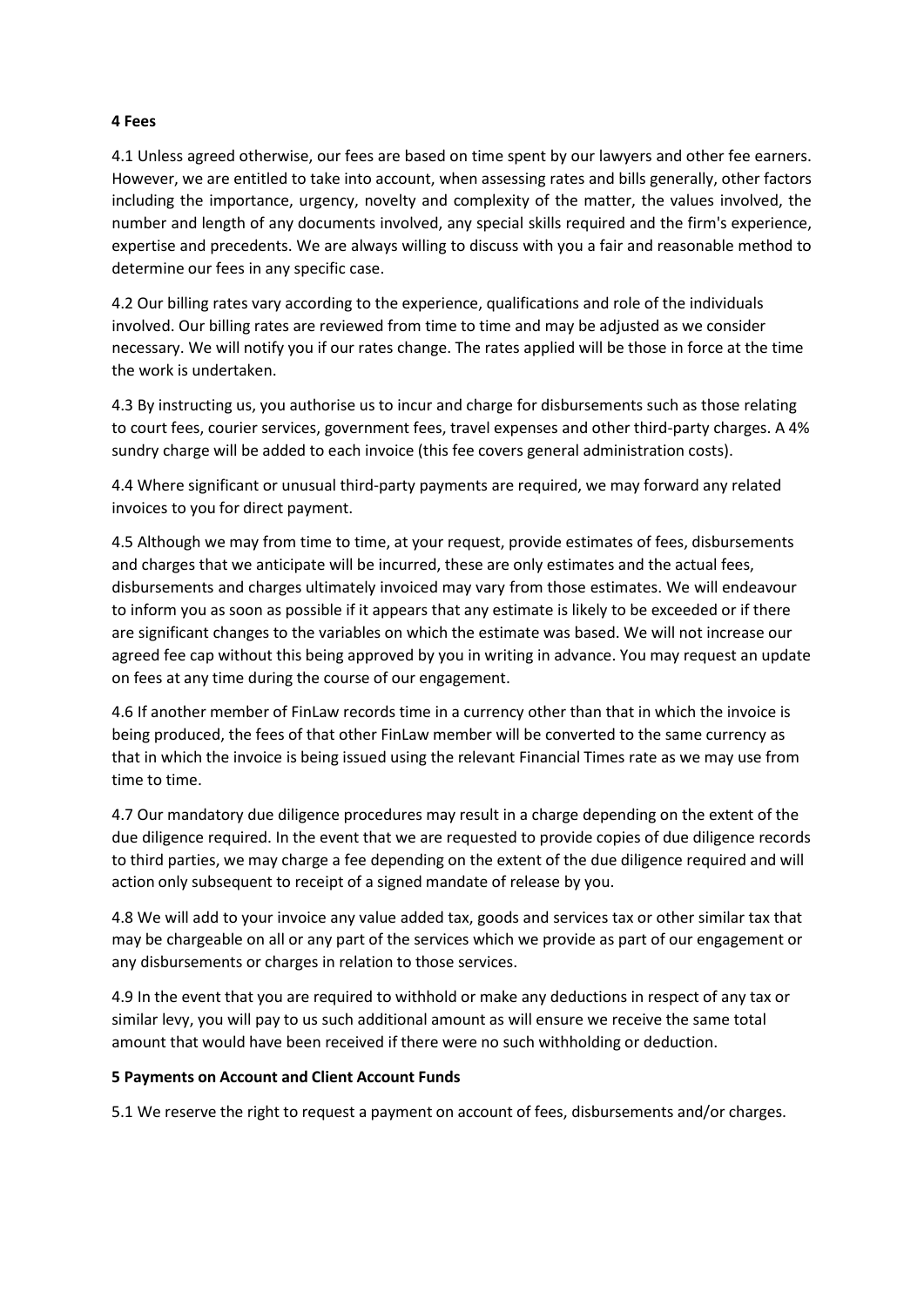5.2 All clients' money accepted by the firm will be held in an account separate from the firm's money. It will be held on trust. We pay interest on clients' money in certain circumstances. If you would like further details of this, please do not hesitate to ask us.

5.3 Where we are holding money for you, on account or otherwise, we may use this money towards payment or part-payment of any of our outstanding invoices. We will always inform you when this is being done. Should you inform us in writing of a bona fide dispute in relation to our fees, disbursements or charges, we will place such funds on a suspense account pending resolution of any such dispute.

5.4 Any monies retained in our client account (irrespective of the reason for which they are held) shall be placed on account with a bank. In the event of such bank being unable to meet its obligations to its creditors for any reason (including but not limited to any form of insolvency), we shall not be liable to any person for any costs, claims or expenses or any losses (whether consequential or otherwise), damages or liabilities howsoever arising and your liability for payment of our fees, disbursements and charges shall remain unaffected.

5.5 Paragraph 5.4 shall not apply in respect of undertakings we provide to any of our clients or to third parties as part of the legal services which we provide (unless otherwise expressly stated in the terms of the undertaking).

### **6 Payment**

6.1 Invoices are usually rendered monthly in arrears and generally include all fees, disbursements and charges incurred up to the date of the invoice. Interim invoices may be issued. Unless otherwise agreed with us, payment is due immediately.

6.2 If payment is not made within 30 days, we may charge interest at a monthly rate of 4%.

6.3 Without prejudice to our right to claim interest, if payment is not made when due (or if we request payment on account of fees, if payment is not made when requested), we may stop acting for you and retain documents and papers belonging to you, together with our own records, pending payment in full of all amounts due to us.

6.4 Where we are instructed by more than one client, responsibility for our fees will be joint and several unless agreed otherwise with us.

6.5 You remain personally responsible for payment of our fees where it is intended that our fees will be met from any source other than your own funds. You are liable when payment is due, whether or not monies are available from any such other intended source. Without limitation, and for the avoidance of doubt, this includes where you instruct us as representative for another party, as trustee or as liquidator, receiver or administrator of a company and our fees, disbursements and charges are intended to be met out of the other party's assets, or trust or company assets, as the case may be.

# **7 Confidentiality and Data Protection**

7.1 References in these Terms and Conditions to Client Information means all the details we hold about you and the matters upon which we are instructed by you, whether those details are supplied by you or come from third parties. We are committed to ensuring that Client Information is kept confidential in accordance with these Terms and Conditions.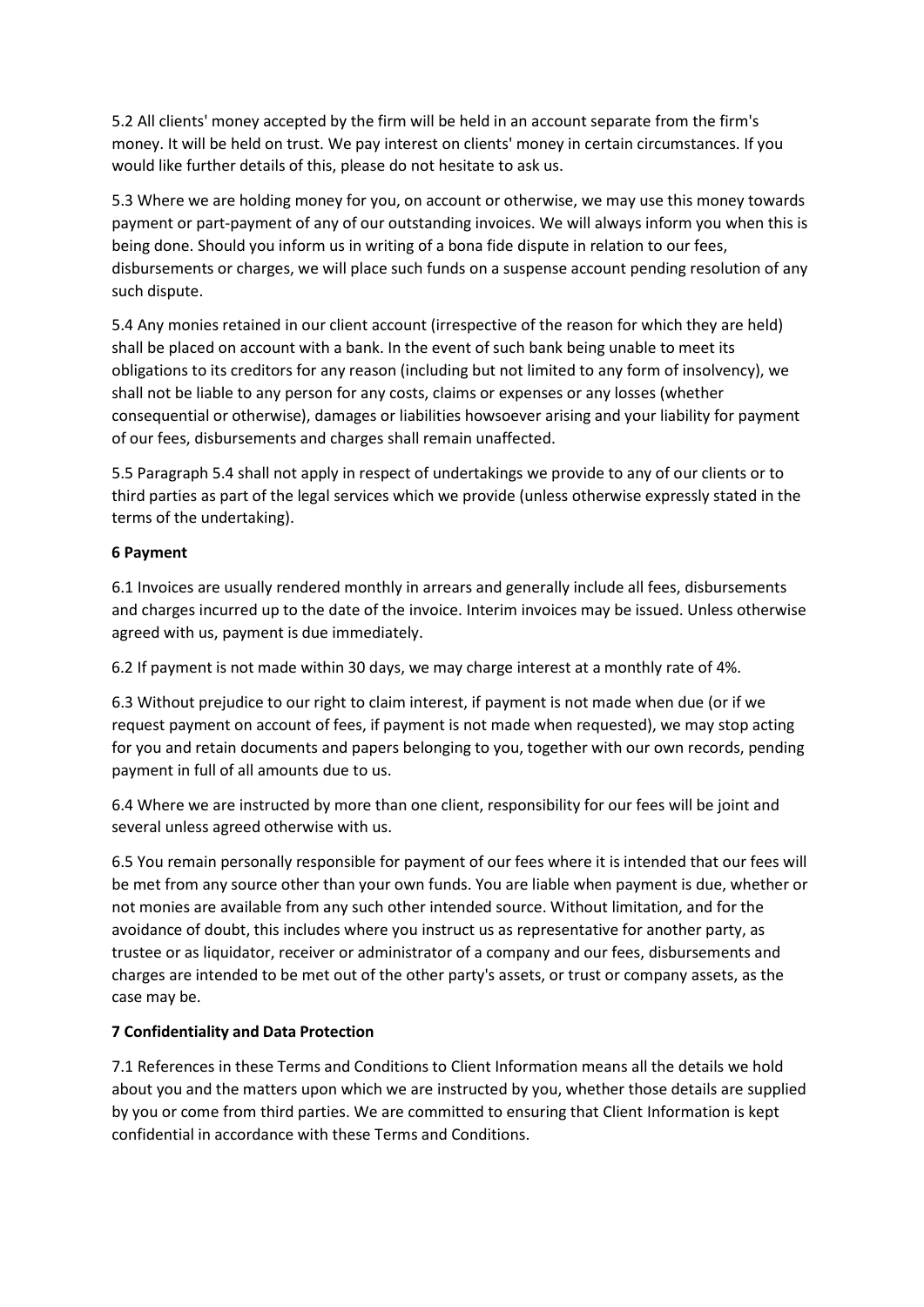7.2 Where such Client Information consists of personal data about you and/or your officers, employees, shareholders, beneficial owners, associates, agents and, where applicable, family members you acknowledge that we may process such personal data in accordance with any data protection legislation applicable to us and our privacy policy.

7.3 We shall not disclose to any third parties any Client Information unless (a) such disclosure is permitted by these Terms and Conditions; (b) you have consented to such disclosure; (c) such information is already in the public domain (otherwise than as a result of unauthorised or improper conduct of the recipient); or (d) we are required by any law or order of any court, tribunal or judicial equivalent or pursuant to any direction, request or requirement (whether or not having the force of law) of any governmental, regulatory or supervisory body.

7.4 We may disclose Client Information for legitimate business purposes to any of the following, which may be in another country: (a) other members of the FinLaw group; (b) service providers or agents who are subject to duties of confidentiality such as auditors, credit reference agencies, insurers, debt collectors and providers of computing facilities.

7.5 The legitimate business purposes for which we may disclose Client Information include but are not limited to: (a) general client and matter management, undertaking internal conflict of interest checks, anti-money laundering and financing of terrorism checks, analysing FinLaw's performance and generating internal financial and marketing reports; (b) assessing legal and financial risks and collecting debts; (c) ensuring that our client care is of the highest quality.

7.6 If we have suspicions of money laundering based on information obtained by us professionally, it may be necessary or appropriate for us to report those suspicions to the relevant authorities. Such a report does not breach any duty of confidentiality owed by lawyers to their client.

7.7 Where any transfer of Client Information as described in these Terms and Conditions is to any person in another country, such transfer is on the basis that anyone to whom we pass it provides an adequate level of protection. However: (a) that other country may not provide the same level or type of statutory (other legal) protection as your country; and (b) in some circumstances, your Client Information may be accessed by law enforcement agencies and other authorities to prevent and detect crime and comply with legal obligations.

7.8 You must ensure that any Client Information provided to us has been provided legitimately and that there is a legitimate basis under any applicable data protection legislation for providing such data to us.

7.9 The Privacy Policy, detailed on [www.finlaw.im](http://www.finlaw.im/) sets out FinLaw's position and commitment with respect to Data Protection.

# **8 Limitation of Liability**

8.1 If you, or a party whom you represent or who otherwise may claim through you, suffer or incur any loss or damage (of whatsoever kind and howsoever arising) arising out of, or in connection, with our services (whether caused, or contributed to, by any act, omission or statement or by any delay in acting or arising in any other way in connection with our services), you and any such party may only have recourse to the assets of the firm in respect of that loss or damage. For the purpose of this clause, the assets of the firm include all rights or claims (including any indemnity) of the firm or the partners or any other employee or consultant of the firm pursuant to any professional indemnity or similar insurance held or maintained by FinLaw.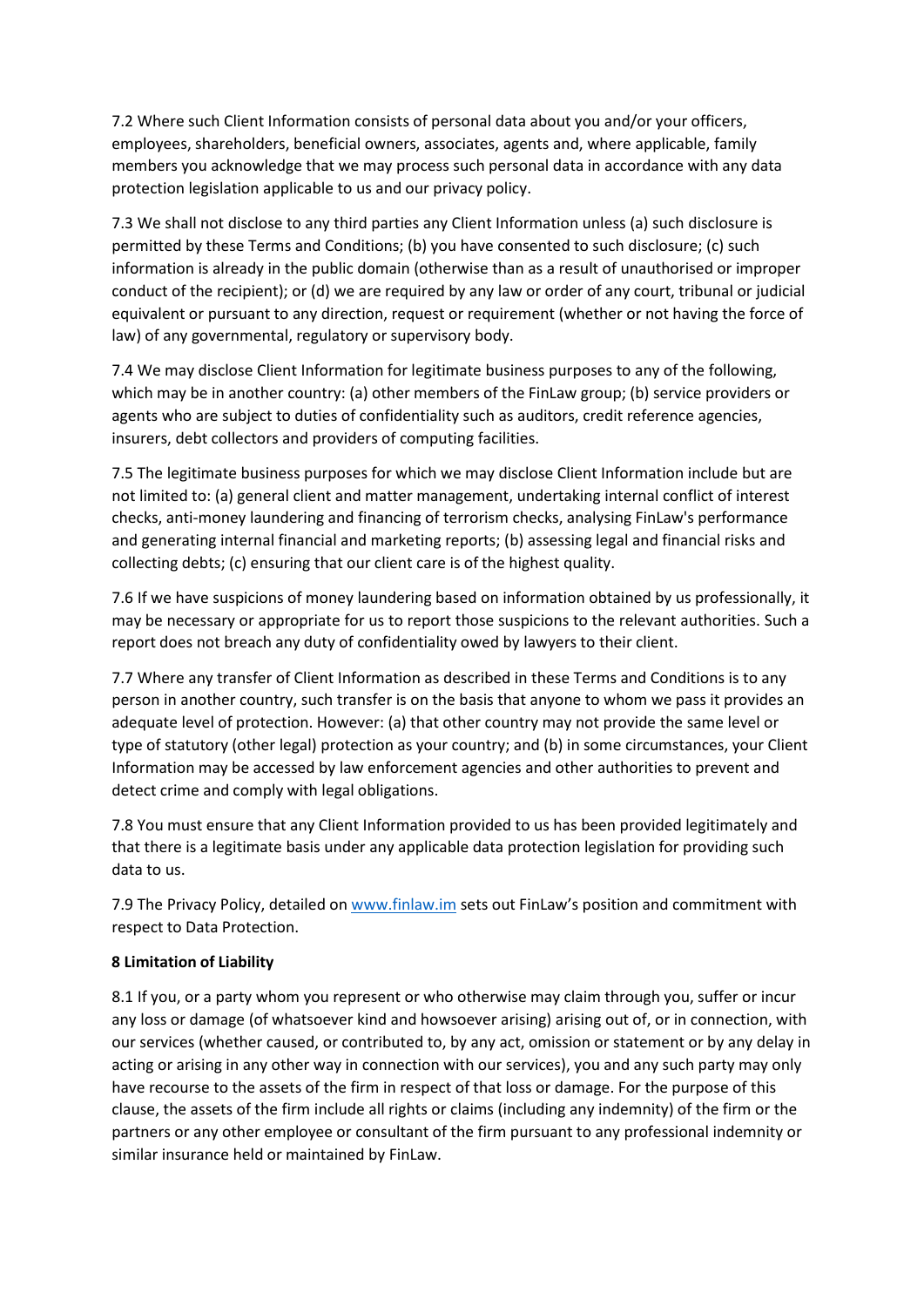8.2 Apart from the firm's assets, you and any such other party will have no recourse to the personal assets of any partner, or employee or consultant, their respective personal representatives or any related person. You agree not to bring a claim against any of our employees or consultants personally. This paragraph shall not exclude or limit the liability of the firm for the acts or omissions of its employees performed under the firm's supervision or within the scope of the employee's contract of employment with the firm.

8.3 If you have agreed to limit the liability of a coadviser, you also agree that our liability of whatsoever nature and howsoever arising is limited in the following way: our liability excludes any amount which we would have been entitled to recover from that co-adviser in contribution proceedings had you not agreed to the limitation with that co-adviser.

8.4 The maximum liability of FinLaw for any claim against us shall be equal to the maximum aggregate cover provided by our professional indemnity insurance policy from time to time. Unless we inform you otherwise, that maximum liability is £2 million. You accept and acknowledge that this cap on liability is reasonable in all the circumstances and furthermore, you acknowledge that where you require a higher cap on liability, you may discuss the matter with us. We can then arrange further insurance at your cost on terms agreed with you.

# **9 Termination**

9.1 You may terminate our engagement at any time by notice in writing.

9.2 In addition to the grounds for termination under paragraphs 3.3 and 6.3, we may also stop acting for you in any of the following circumstances: (i) we believe that your actions may potentially breach any laws, regulations, rules or codes; (ii) we consider there has been a breakdown in confidence and trust between us; or (iii) in any other circumstances where, in our opinion, it is not appropriate or possible for us to continue acting.

9.3 If for any reason we cease to act for you before the conclusion of the matter, you will be responsible for our fees, disbursements and charges incurred up to the date of termination and for any fees, disbursements and charges associated with the transfer of your files to another adviser of your choice.

# **10 General**

10.1 As a matter of policy we will not accept a general retainer to act for you and we reserve the right not to accept instructions in respect of any matter, or to decline to continue to act further on the grounds of conflict of interest or otherwise (as to which our determination shall be final). It is a condition of our engagement that you agree that we may represent, now and in the future, existing or new clients in any matters that are not substantially related to our work for you.

10.2 We are prohibited by professional rules governing the conduct of lawyers from acting in any matter where there would be a conflict of interest or significant risk of a conflict of interest. Without your prior consent, we cannot and will not represent any client adverse to you in a specific legal matter if we have obtained confidential information from you that is material to that matter. However, in instances in which we have no such material confidential information, you agree that we can represent other clients in legal matters, even those potentially or actually adverse to you or any of your affiliates, without your further consent. In order to minimise the likelihood of a conflict arising, you must notify us as soon as possible as you become aware of a potential conflict, or situation that may give rise to a conflict.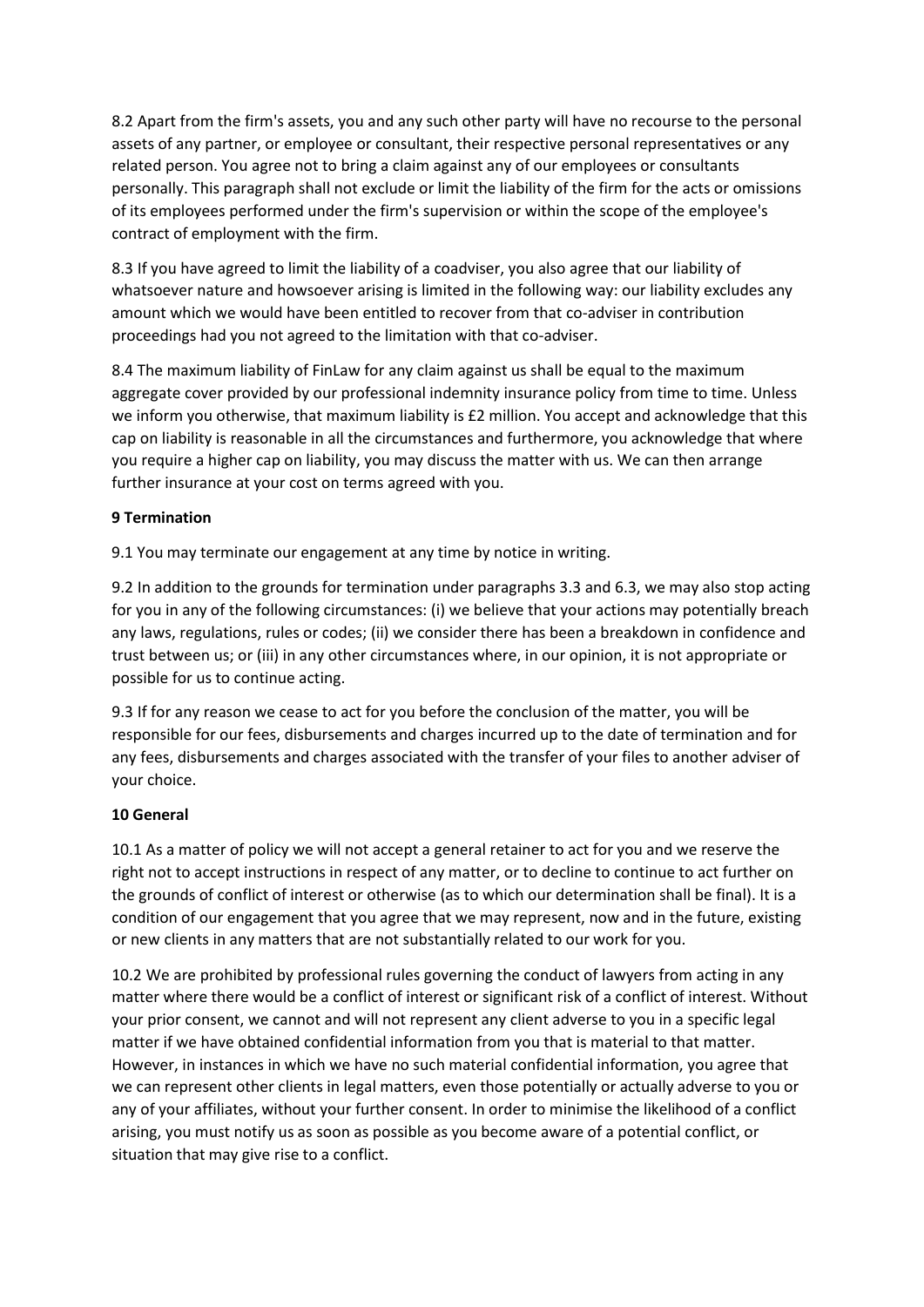10.3 Original materials that we generate for our clients are protected by copyright which belongs to us. You are entitled to use those documents for the purposes for which they were obtained and for all reasonably associated purposes. Subject to the provisions of applicable professional rules you are not entitled to receive or review our internal correspondence relating to your matters irrespective of whether our fees on those matters included the production of that correspondence.

10.4 We will retain documents relating to this engagement in accordance with our current record retention policy. All documentation (including original documentation) that we hold or are requested to hold for you in safekeeping will be held by us at your risk and we accept no responsibility or liability whatsoever or howsoever arising in relation to the storage or destruction or loss of any such documentation. We recommend that you retain a copy of all such documents for your own reference.

10.5 In order to communicate with you efficiently, we may communicate with you by unencrypted email, unless you expressly instruct otherwise, either generally, or for highly confidential messages. Internet communications, however, cannot be guaranteed to be secure or error-free as they may be intercepted, corrupted, lost, arrive late or contain viruses. We do not accept liability for any interceptions, errors or omissions in the context of a message sent by internet transmission.

10.6 Our advice is applicable to Isle of Man law (or BVI law as applicable) in force at the time we provide our services and we are not responsible for advising on changes in the law after we have delivered our advice. We are not responsible for compliance with any laws or regulations of any jurisdiction other than the Isle of Man (or BVI as applicable).

10.7 You agree that you will provide us with all information and documentation that may reasonably be required for us to advise you in relation to our engagement (and do not rely upon us having any documentation or information that you may have provided to us in relation to any prior engagement). You further agree to ensure that such information and documentation is and remains true, accurate and complete in all material respects and is not misleading. We will not seek to independently verify the truth, accuracy or completeness of information and documentation you supply to us save where we specifically agree in writing to do so.

10.8 We rely on the strict understanding that, if appropriate, you have obtained, or will obtain, proper professional advice as to the laws of every relevant jurisdiction other than the Isle of Man. At no time is the advice given by us to be regarded or construed as evaluating or recommending a commercial decision or a given course of action. The determination and the consequences of any course of action are matters entirely to be determined by you. We do not provide investment advice and we do not provide tax advice.

10.9 We will not be liable for any failure or delay in providing any services as a result of circumstances beyond our control including, without limitation, fire, flood, storm, earthquake, wars and riots.

#### **11 Governing Law and Jurisdiction**

11.1 The terms of this engagement are governed by the laws of the Isle of Man. Both parties submit to the non-exclusive jurisdiction of the courts of the Isle of Man in respect of any dispute arising out of or in connection with the terms of this engagement.